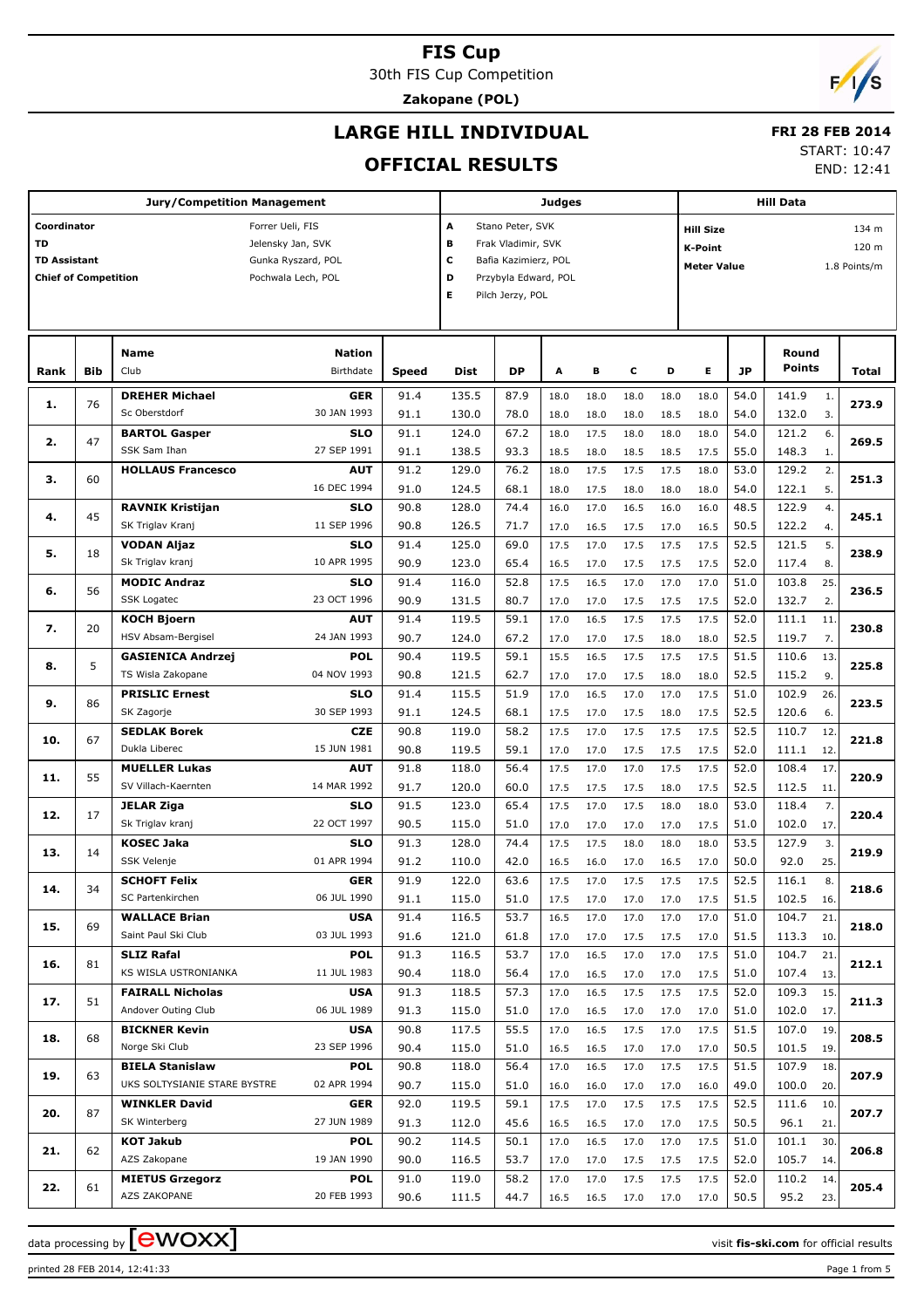30th FIS Cup Competition

#### **Zakopane (POL)**

## **LARGE HILL INDIVIDUAL**

#### **FRI 28 FEB 2014** START: 10:47

#### **OFFICIAL RESULTS**

**Bib Name** Club Birthdate **Nation Rank Speed Dist DP A B C D E JP Total Round Points ZAPOTOCZNY Andrzej** AZS ZAKOPANE **POL** 16 OCT 1991 73 91.7 115.0 | 51.0 | 16.5 16.5 17.0 17.0 17.0 | 50.5 | 101.5 91.3 117.0 54.6 16.0 16.0 16.0 16.5 16.0 48.0 102.6 15. 29. **23. 204.1 ALTHAUS Daniel** SC Oberstdorf **GER** 29 JUN 1993 80 92.1 116.0 52.8 17.0 16.5 17.5 17.0 17.5 51.5 104.3 91.5 112.0 45.6 16.5 16.5 17.0 17.0 17.0 50.5 96.1 21. 23. **24. 200.4 ORTNER Thomas** SG Klagenfurt **AUT** 05 APR 1994 36 90.7 116.5 53.7 16.5 16.5 17.0 17.0 17.0 50.5 104.2 90.7 111.5 44.7 16.5 16.5 17.5 17.0 17.0 50.5 95.2 23.  $\overline{24}$ . **25. 199.4 LEJA Krzysztof** AZS ZAKOPANE **POL** 21 FEB 1996 1 91.5 118.5 57.3 17.0 16.5 17.5 17.5 17.5 52.0 109.3 91.0 108.0 38.4 16.5 16.5 17.0 17.0 16.5 50.0 88.4 26. 15. **26. 197.7 FRIEDRICH Tomas** SK Jested Liberec **CZE** 02 FEB 1995 32 90.6 120.5 60.9 17.0 17.0 17.5 17.5 17.5 52.0 112.9 90.3 102.5 28.5 16.0 16.0 16.0 16.5 16.0 48.0 76.5 28. 9. **27. 189.4 KANIK Dawid** LKS Klimczok Bystra **POL** 18 DEC 1992 59 89.9 115.0 51.0 17.5 16.5 17.0 17.0 17.0 51.0 102.0 90.0 104.0 31.2 16.0 16.0 16.0 16.5 16.0 48.0 79.2 27. 28. **28. 181.2 BAER Moritz** Sf Gmund-duerenbach **GER** 16 MAY 1997 9 91.2 117.0 54.6 16.5 16.5 17.5 17.0 17.0 50.5 105.1 90.8 101.0 25.8 16.5 16.0 16.5 16.5 16.0 49.0 74.8 29. 20. **29. 179.9 DE CRIGNIS Alessio** S.S. Ravascletto **ITA** 18 MAY 1990 12 90.4 115.5 51.9 16.5 17.0 17.0 17.0 17.0 51.0 102.9 89.3 85.0 -3.0 13.5 14.5 14.0 14.5 14.0 42.5 39.5 30. 26. **30. 142.4**

|     |                | Not qualified for final round                               |                           |      |       |      |      |      |      |      |      |      |       |
|-----|----------------|-------------------------------------------------------------|---------------------------|------|-------|------|------|------|------|------|------|------|-------|
| 31. | 83             | <b>GASIENICA-KOTELNICKI Wojciech</b><br><b>KS Chocholow</b> | <b>POL</b><br>14 NOV 1989 | 91.6 | 114.0 | 49.2 | 17.0 | 16.5 | 17.5 | 17.0 | 17.5 | 51.5 | 100.7 |
| 32. | 75             | <b>MANDL Ziga</b><br>SSK Costella Ilirija                   | <b>SLO</b><br>13 JAN 1990 | 91.3 | 114.5 | 50.1 | 16.5 | 16.5 | 17.0 | 17.0 | 17.5 | 50.5 | 100.6 |
| 33. | 77             | <b>HAYBOECK Alexander</b><br>UVB Hinzenbach-Oberoesterreich | <b>AUT</b><br>08 JUL 1995 | 92.7 | 114.0 | 49.2 | 17.0 | 16.5 | 17.0 | 17.0 | 17.0 | 51.0 | 100.2 |
| 34. | 37             | <b>HEBEL Sebastian</b><br>SSR LZS Sokol Szczyrk             | <b>POL</b><br>05 JUL 1995 | 91.1 | 115.0 | 51.0 | 15.0 | 16.5 | 17.0 | 16.0 | 16.5 | 49.0 | 100.0 |
| 35. | 79             | <b>WANGLER Niclas</b><br>Sz Breitnau                        | <b>GER</b><br>21 MAR 1993 | 92.3 | 114.0 | 49.2 | 16.5 | 16.5 | 17.0 | 17.0 | 17.0 | 50.5 | 99.7  |
| 36. | 35             | <b>KADLEC Milos</b><br>Skl Nove mesto na morave             | <b>CZE</b><br>26 NOV 1992 | 91.1 | 113.5 | 48.3 | 16.5 | 16.5 | 17.0 | 17.0 | 17.0 | 50.5 | 98.8  |
| 37. | 19             | <b>DI LENARDO Zeno</b><br>Sc Monte Iussari                  | <b>ITA</b><br>19 OCT 1995 | 91.5 | 114.0 | 49.2 | 16.0 | 16.0 | 16.5 | 16.5 | 16.5 | 49.0 | 98.2  |
| 38. | 42             | <b>LUNARDI Michael</b><br><b>G.S. FORESTALE</b>             | <b>ITA</b><br>21 SEP 1992 | 91.7 | 112.5 | 46.5 | 16.0 | 16.5 | 16.5 | 17.0 | 17.0 | 50.0 | 96.5  |
| 39. | 53             | <b>HEIM Christian</b><br>SC Auerbach                        | <b>GER</b><br>21 FEB 1993 | 91.2 | 113.0 | 47.4 | 16.0 | 16.0 | 16.0 | 17.0 | 17.0 | 49.0 | 96.4  |
| 40. | 70             | <b>MECHLER Maximilian</b><br>WSV Isny                       | <b>GER</b><br>03 JAN 1984 | 91.4 | 112.0 | 45.6 | 17.0 | 16.5 | 17.0 | 17.0 | 16.5 | 50.5 | 96.1  |
| 41. | 57             | <b>STURSA Vojtech</b><br>Dukla Liberec                      | <b>CZE</b><br>03 AUG 1995 | 91.3 | 111.5 | 44.7 | 17.0 | 16.5 | 17.0 | 17.0 | 16.5 | 50.5 | 95.2  |
| 42. | $\overline{2}$ | <b>PYTEL Michal</b><br>Ts Wisla Zakopane                    | <b>POL</b><br>21 APR 1995 | 91.2 | 111.0 | 43.8 | 17.5 | 16.0 | 17.0 | 17.0 | 17.0 | 51.0 | 94.8  |
| 43. | 71             | <b>HUBER Stefan</b><br>SC Seekirchen-Salzburg               | <b>AUT</b><br>08 MAR 1994 | 91.1 | 111.0 | 43.8 | 17.0 | 16.0 | 17.0 | 17.0 | 16.5 | 50.5 | 94.3  |
| 44. | 10             | <b>KYTOESAHO Niko</b><br>Lahden Hiihtoseura                 | <b>FIN</b><br>18 DEC 1999 | 91.6 | 110.5 | 42.9 | 16.5 | 16.5 | 17.0 | 17.0 | 17.0 | 50.5 | 93.4  |
| 45. | 82             | <b>GLASDER Michael</b><br>Norge Ski Club                    | <b>USA</b><br>27 MAR 1989 | 91.6 | 110.5 | 42.9 | 16.5 | 16.0 | 17.0 | 17.0 | 16.5 | 50.0 | 92.9  |
| 46. | 85             | <b>EGGENHOFER Markus</b><br>SC Bischofshofen                | <b>AUT</b><br>11 DEC 1987 | 91.5 | 110.0 | 42.0 | 16.5 | 16.5 | 17.0 | 17.0 | 17.0 | 50.5 | 92.5  |
| 47. | 58             | <b>KLYMCHUK Andrii</b><br>Kremenets Ski School              | <b>UKR</b><br>10 DEC 1994 | 90.5 | 110.5 | 42.9 | 16.0 | 16.0 | 16.5 | 16.5 | 16.5 | 49.0 | 91.9  |

data processing by  $\boxed{\text{ewOX}}$ 



END: 12:41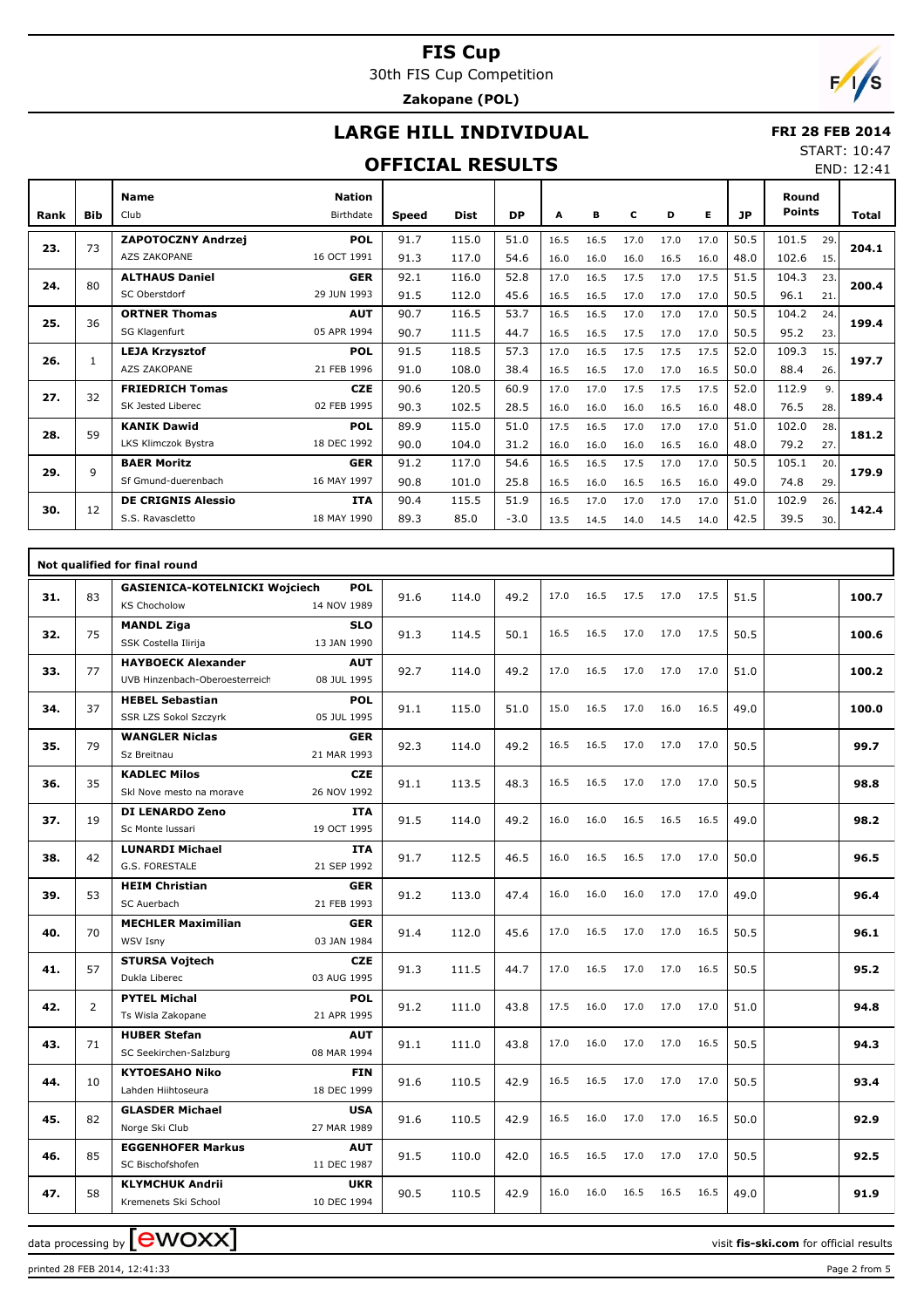30th FIS Cup Competition

**Zakopane (POL)**

## **LARGE HILL INDIVIDUAL**

#### **OFFICIAL RESULTS**

 **FRI 28 FEB 2014** START: 10:47

END: 12:41

|      |                |                                                    |                            |              |       |           |      |      |      |      |      |           |                        | LIVD. IZ.41 |
|------|----------------|----------------------------------------------------|----------------------------|--------------|-------|-----------|------|------|------|------|------|-----------|------------------------|-------------|
| Rank | <b>Bib</b>     | <b>Name</b><br>Club                                | <b>Nation</b><br>Birthdate | <b>Speed</b> | Dist  | <b>DP</b> | Α    | в    | c    | D    | E.   | <b>JP</b> | Round<br><b>Points</b> | Total       |
| 48.  | 84             | <b>KANTYKA Przemyslaw</b>                          | <b>POL</b>                 | 91.7         | 109.5 | 41.1      | 17.0 | 16.0 | 16.5 | 16.5 | 17.0 | 50.0      |                        | 91.1        |
|      |                | Lks Klimczok bystra                                | 15 DEC 1996                |              |       |           |      |      |      |      |      |           |                        |             |
| 48.  | 64             | <b>SILIH Zak</b><br>Ssk Mislinja                   | <b>SLO</b><br>07 NOV 1995  | 91.0         | 109.5 | 41.1      | 17.0 | 16.5 | 17.0 | 16.5 | 16.5 | 50.0      |                        | 91.1        |
|      |                | <b>FRENETTE Peter</b>                              | <b>USA</b>                 |              |       |           |      |      |      |      |      |           |                        |             |
| 50.  | 30             | New York Ski Ed Foundation                         | 24 FEB 1992                | 91.7         | 110.0 | 42.0      | 16.0 | 16.5 | 16.5 | 16.5 | 15.5 | 49.0      |                        | 91.0        |
| 51.  | $\overline{4}$ | <b>SWIDER Stanislaw</b>                            | <b>POL</b>                 | 91.6         | 108.5 | 39.3      | 16.5 | 16.0 | 16.5 | 16.5 | 16.5 | 49.5      |                        | 88.8        |
|      |                | LKS "poroniec" Poronin                             | 01 JAN 1986                |              |       |           |      |      |      |      |      |           |                        |             |
| 52.  | 38             | <b>KALINCHUK Andriy</b><br>Verkhovyna Ski School   | <b>UKR</b><br>03 DEC 1995  | 91.6         | 108.5 | 39.3      | 16.0 | 16.0 | 17.0 | 16.5 | 16.5 | 49.0      |                        | 88.3        |
|      |                | <b>RHOADS William</b>                              | <b>USA</b>                 |              |       |           |      |      |      |      |      |           |                        |             |
| 53.  | 74             | <b>UOP Sports Clubs</b>                            | 08 JUN 1995                | 91.7         | 108.0 | 38.4      | 16.5 | 16.5 | 16.5 | 16.5 | 16.5 | 49.5      |                        | 87.9        |
|      |                | <b>ZMORAY Tomas</b>                                | <b>SVK</b>                 |              |       |           |      |      |      |      |      |           |                        |             |
| 54.  | 89             | VSC Dukla B.Bystrica                               | 26 JUL 1989                | 91.8         | 107.5 | 37.5      | 16.5 | 16.5 | 17.0 | 17.0 | 16.5 | 50.0      |                        | 87.5        |
|      |                | <b>SCHAFFER Lucas</b>                              | <b>AUT</b>                 |              |       |           |      |      |      |      |      |           |                        |             |
| 54.  | 41             |                                                    | 03 AUG 1995                | 91.8         | 107.5 | 37.5      | 17.0 | 16.5 | 17.0 | 16.5 | 16.5 | 50.0      |                        | 87.5        |
| 56.  | 72             | <b>MATTOON Nicholas</b>                            | <b>USA</b>                 | 91.3         | 108.0 | 38.4      | 16.0 | 16.0 | 16.5 | 16.5 | 16.5 | 49.0      |                        | 87.4        |
|      |                | Flying Eagles ski club                             | 04 AUG 1995                |              |       |           |      |      |      |      |      |           |                        |             |
| 57.  | 3              | <b>URBAS Damian</b><br>UKS SOLTYSIANIE STARE BYSTR | <b>POL</b><br>27 OCT 1994  | 91.3         | 108.5 | 39.3      | 15.0 | 15.5 | 15.5 | 15.5 | 15.5 | 46.5      |                        | 85.8        |
|      |                | <b>MENZ Florian</b>                                | <b>GER</b>                 |              |       |           | 16.5 | 16.5 | 16.5 | 16.5 |      |           |                        |             |
| 58.  | 24             | SC Steinbach- Hallenberg                           | 12 SEP 1994                | 91.7         | 106.5 | 35.7      |      |      |      |      | 16.5 | 49.5      |                        | 85.2        |
| 59.  | 21             | <b>SAKALA Filip</b>                                | <b>CZE</b>                 | 91.6         | 105.5 | 33.9      | 17.0 | 16.0 | 17.0 | 16.5 | 16.5 | 50.0      |                        | 83.9        |
|      |                | Tj Frenstat pod radhostem                          | 21 MAY 1996                |              |       |           |      |      |      |      |      |           |                        |             |
| 60.  | 49             | <b>UNTERBERGER David</b><br>SV Bad Goisern         | <b>AUT</b><br>23 SEP 1988  | 91.3         | 106.5 | 35.7      | 16.0 | 15.0 | 16.0 | 16.0 | 15.5 | 47.5      |                        | 83.2        |
|      |                | <b>KOJZAR Mateusz</b>                              | <b>POL</b>                 |              |       |           |      |      |      |      |      |           |                        |             |
| 61.  | 50             | Ks Wisla ustronianka                               | 14 OCT 1994                | 89.8         | 105.0 | 33.0      | 16.5 | 16.5 | 16.0 | 16.0 | 16.0 | 48.5      |                        | 81.5        |
|      |                | <b>BUZESCU PURICE Constantin Rober</b>             | <b>ROU</b>                 |              |       |           |      |      |      |      |      |           |                        |             |
| 62.  | 40             | Css brasovia                                       | 19 JUN 1997                | 91.2         | 104.5 | 32.1      | 16.0 | 16.0 | 16.5 | 16.5 | 16.0 | 48.5      |                        | 80.6        |
|      |                | <b>JANOTA Konrad</b>                               | <b>POL</b>                 |              |       |           |      |      |      |      |      |           |                        |             |
| 63.  | 44             | SSR LZS Sokol Szczyrk                              | 13 NOV 1994                | 91.4         | 104.0 | 31.2      | 15.0 | 15.0 | 15.5 | 15.0 | 15.0 | 45.0      |                        | 76.2        |
| 64.  | 31             | <b>BARTOL Tilen</b>                                | <b>SLO</b>                 | 90.8         |       | 28.5      | 15.5 | 14.5 | 15.5 | 15.5 | 15.0 |           |                        | 74.5        |
|      |                | SSK Sam Ihan                                       | 17 APR 1997                |              | 102.5 |           |      |      |      |      |      | 46.0      |                        |             |
| 65.  | 52             | <b>AIGNER Clemens</b>                              | <b>AUT</b>                 | 90.4         | 102.0 | 27.6      | 15.5 | 15.5 | 15.5 | 16.0 | 15.5 | 46.5      |                        | 74.1        |
|      |                | SV Innsbruck-Bergisel-Tirol                        | 02 FEB 1993                |              |       |           |      |      |      |      |      |           |                        |             |
| 66.  | 39             | <b>DEMIR Ayberk</b>                                | <b>TUR</b><br>14 FEB 1997  | 90.7         | 102.0 | 27.6      | 15.0 | 15.5 | 15.0 | 15.0 | 15.0 | 45.0      |                        | 72.6        |
|      |                | <b>GASIENICA LASKOWY Bartosz</b>                   | <b>POL</b>                 |              |       |           |      |      |      |      |      |           |                        |             |
| 67.  | $\overline{7}$ | AZS ZAKOPANE                                       | 18 FEB 1995                | 90.9         | 101.0 | 25.8      | 15.0 | 15.5 | 15.0 | 15.5 | 15.0 | 45.5      |                        | 71.3        |
| 68.  | 66             | <b>SOUCEK Jan</b>                                  | CZE                        | 90.2         | 98.5  | 21.3      | 16.0 | 16.0 | 16.0 | 15.5 | 16.0 | 48.0      |                        | 69.3        |
|      |                | Lsk Lomnice                                        | 30 JAN 1994                |              |       |           |      |      |      |      |      |           |                        |             |
| 69.  | 33             | <b>BRUNNER Niklas</b>                              | <b>GER</b>                 | 91.1         | 98.0  | 20.4      | 16.5 | 16.0 | 16.5 | 16.0 | 16.0 | 48.5      |                        | 68.9        |
|      |                | Sc Partenkirchen                                   | 10 JUN 1996                |              |       |           |      |      |      |      |      |           |                        |             |
| 70.  | 48             | <b>CINTIMAR Muhammet Irfan</b>                     | <b>TUR</b><br>16 JUL 1997  | 91.2         | 97.5  | 19.5      | 16.0 | 16.0 | 16.0 | 16.0 | 15.5 | 48.0      |                        | 67.5        |
| 70.  | 43             | <b>KALYKOV Shyngys</b>                             | KAZ                        | 91.2         | 97.5  | 19.5      | 16.0 | 16.0 | 16.0 | 16.0 | 16.0 | 48.0      |                        | 67.5        |
|      |                |                                                    | 05 MAY 1994                |              |       |           |      |      |      |      |      |           |                        |             |
| 72.  | 6              | <b>MILCZANOWSKI Michal</b>                         | <b>POL</b>                 | 90.8         | 97.5  | 19.5      | 14.5 | 15.5 | 15.5 | 16.0 | 15.5 | 46.5      |                        | 66.0        |
|      |                | ZTS Zakucie Zagorz                                 | 02 MAY 1996                |              |       |           |      |      |      |      |      |           |                        |             |
| 73.  | 8              | <b>MYTSKANIUK Yauheny</b>                          | <b>BLR</b><br>25 MAR 1991  | 90.8         | 97.0  | 18.6      | 16.0 | 15.5 | 16.0 | 15.5 | 15.0 | 47.0      |                        | 65.6        |

printed 28 FEB 2014, 12:41:33 Page 3 from 5

data processing by **CWOXX** and  $\overline{A}$  and  $\overline{B}$  wisit **fis-ski.com** for official results

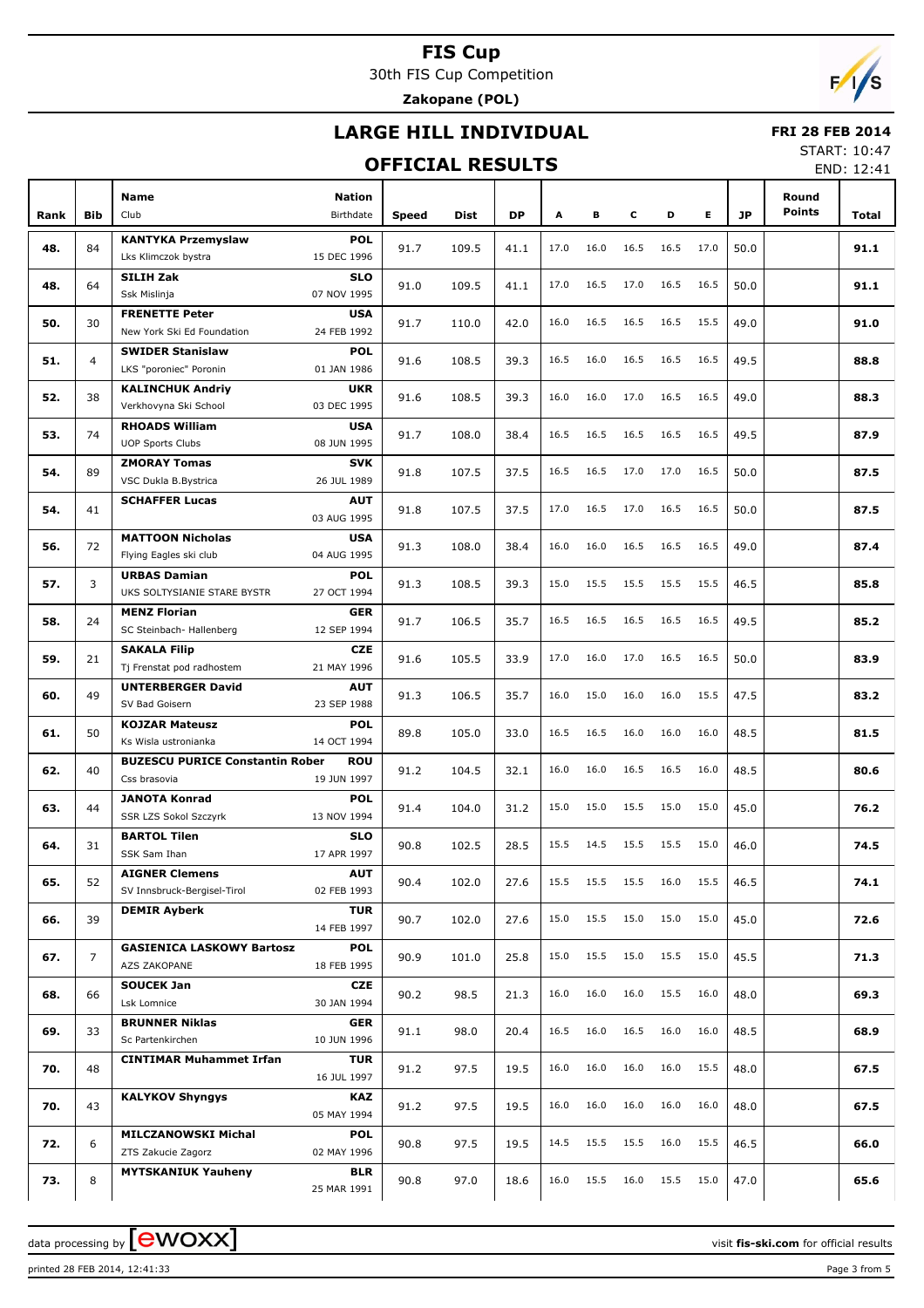30th FIS Cup Competition **Zakopane (POL)**



## **LARGE HILL INDIVIDUAL**

#### **OFFICIAL RESULTS**

 **FRI 28 FEB 2014** START: 10:47

| Rank | <b>Bib</b> | <b>Name</b><br>Club         | <b>Nation</b><br>Birthdate | <b>Speed</b> | <b>Dist</b> | <b>DP</b> | A    | в    | c    | D    | E    | 1P   | Round<br><b>Points</b> | Total |
|------|------------|-----------------------------|----------------------------|--------------|-------------|-----------|------|------|------|------|------|------|------------------------|-------|
|      |            | <b>RUDA Adam</b>            | <b>POL</b>                 |              |             |           |      |      |      |      |      |      |                        |       |
| 74.  | 88         | ZTS Zakucie Zagorz          | 18 NOV 1995                | 91.6         | 98.5        | 21.3      | 15.0 | 15.0 | 14.5 | 14.0 | 14.5 | 44.0 |                        | 65.3  |
|      |            |                             |                            |              |             |           |      |      |      |      |      |      |                        |       |
| 75.  | 78         | <b>TATU Robert Valentin</b> | <b>ROU</b>                 | 90.8         | 95.5        | 15.9      | 16.0 | 15.5 | 15.5 | 15.5 | 15.0 | 46.5 |                        | 62.4  |
|      |            | CS Dinamo                   | 03 JUL 1996                |              |             |           |      |      |      |      |      |      |                        |       |
| 76.  | 23         | <b>HACEK Vit</b>            | <b>CZE</b>                 | 91.2         | 95.5        | 15.9      | 15.0 | 14.5 | 15.0 | 15.0 | 15.0 | 45.0 |                        | 60.9  |
|      |            |                             | 28 JUN 1994                |              |             |           |      |      |      |      |      |      |                        |       |
| 77.  | 65         | <b>FRIBERG Christian</b>    | <b>USA</b>                 | 90.0         | 93.5        | 12.3      | 16.0 | 16.0 | 16.0 | 16.0 | 15.5 | 48.0 |                        | 60.3  |
|      |            | Saint Paul Ski Club         | 08 SEP 1994                |              |             |           |      |      |      |      |      |      |                        |       |
|      |            | <b>ALAMOMMO Andreas</b>     | <b>FIN</b>                 |              |             |           |      |      |      |      |      |      |                        |       |
| 78.  | 16         | Ounasyaaran Hiihtoseura     | 23 DEC 1998                | 91.3         | 92.5        | 10.5      | 16.0 | 16.0 | 15.5 | 16.0 | 15.5 | 47.5 |                        | 58.0  |
|      |            | <b>MICHALEK Jan</b>         | <b>CZE</b>                 |              |             |           |      |      |      |      |      |      |                        |       |
| 79.  | 28         | Tj Roznov pod radhostem     | 22 MAY 1996                | 91.0         | 93.0        | 11.4      | 15.0 | 14.0 | 15.0 | 15.0 | 14.5 | 44.5 |                        | 55.9  |
|      |            | <b>IPCIOGLU Fatih Arda</b>  | <b>TUR</b>                 |              |             |           |      |      |      |      |      |      |                        |       |
| 80.  | 46         |                             | 28 SEP 1997                | 90.2         | 91.5        | 8.7       | 16.0 | 15.5 | 15.5 | 15.5 | 15.0 | 46.5 |                        | 55.2  |
|      |            | <b>PASICHNYK Stepan</b>     | <b>UKR</b>                 |              |             |           |      |      |      |      |      |      |                        |       |
| 81.  | 29         | Kremenets ski school        | 09 JAN 1998                | 91.0         | 90.5        | 6.9       | 15.0 | 15.5 | 14.5 | 14.5 | 14.5 | 44.0 |                        | 50.9  |
|      |            | <b>LUNARDI Andrew</b>       | <b>ITA</b>                 |              |             |           |      |      |      |      |      |      |                        |       |
| 81.  | 11         | Sc Gallio                   | 29 NOV 1996                | 91.6         | 90.5        | 6.9       | 14.5 | 14.0 | 15.0 | 15.0 | 14.5 | 44.0 |                        | 50.9  |
|      |            | <b>HOLIK Frantisek</b>      | <b>CZE</b>                 |              |             |           |      |      |      |      |      |      |                        |       |
| 83.  | 54         | Lsk Lomnice nad popelkou    | 23 OCT 1998                | 91.4         | 90.5        | 6.9       | 15.0 | 14.5 | 14.5 | 14.0 | 14.5 | 43.5 |                        | 50.4  |
|      |            |                             |                            |              |             |           |      |      |      |      |      |      |                        |       |
| 84.  | 15         | <b>MURAVITSKI Aliaksei</b>  | <b>BLR</b>                 | 92.4         | 90.0        | 6.0       | 15.0 | 14.0 | 14.5 | 15.0 | 14.5 | 44.0 |                        | 50.0  |
|      |            |                             | 19 JUL 1992                |              |             |           |      |      |      |      |      |      |                        |       |
| 85.  | 25         | <b>SHARABAYEV Sergey</b>    | <b>KAZ</b>                 | 92.1         | 88.5        | 3.3       | 15.0 | 14.5 | 15.0 | 14.5 | 14.5 | 44.0 |                        | 47.3  |
|      |            |                             | 04 APR 1986                |              |             |           |      |      |      |      |      |      |                        |       |
| 86.  | 26         | <b>BLAHA Hubert</b>         | <b>CZE</b>                 | 92.0         | 81.0        | $-10.2$   | 14.5 | 14.0 | 14.0 | 14.0 | 13.5 | 42.0 |                        | 31.8  |
|      |            | LSK Lomnice                 | 25 MAR 1992                |              |             |           |      |      |      |      |      |      |                        |       |
| 87.  | 27         | <b>GUT Pawel</b>            | <b>POL</b>                 | 90.1         | 79.5        | $-12.9$   | 12.5 | 13.5 | 12.5 | 13.0 | 13.5 | 39.0 |                        | 26.1  |
|      |            | Lks Poroniec poronin        | 05 APR 1997                |              |             |           |      |      |      |      |      |      |                        |       |
|      |            | <b>AHIBALAU Mikita</b>      | <b>BLR</b>                 |              |             |           | 14.5 | 14.0 | 13.5 | 13.0 | 13.0 |      |                        |       |
| 88.  | 13         | <b>Sc Minsk</b>             | 19 MAR 1999                | 89.2         | 72.5        | $-25.5$   |      |      |      |      |      | 40.5 |                        | 15.0  |
|      |            |                             |                            |              |             |           |      |      |      |      |      |      |                        |       |

| Did not start |                      |  |
|---------------|----------------------|--|
| Bib           | <b>Name</b>          |  |
| 22            | YURKEVICH Aliaksandr |  |

| <b>Weather Information</b> |               |      |      |          |     |              |     |
|----------------------------|---------------|------|------|----------|-----|--------------|-----|
|                            |               | Snow | Air  | Humidity |     | Wind $[m/s]$ |     |
|                            | Weather       | [°C] | [°C] | [%]      | Min | Avg          | Max |
| 1st round                  | partly cloudy | - 1  | 4    | 80       | 0.0 | 0.0          | 0.0 |

| tatistic:<br>÷ |
|----------------|
|----------------|

| .         |      |                 |              |      |                              |       |      |      |      |                |         |                            |  |  |
|-----------|------|-----------------|--------------|------|------------------------------|-------|------|------|------|----------------|---------|----------------------------|--|--|
|           |      |                 |              |      | Speed [km/h]<br>Distance [m] |       |      |      |      |                |         | <b>Competitors/Nations</b> |  |  |
|           | Gate | <b>Athletes</b> | <b>Falls</b> | Min  | Avg                          | Max   | Min  | Avg  | Max  | <b>Entries</b> | Started | <b>Results</b>             |  |  |
|           |      |                 |              |      |                              |       |      |      |      |                |         |                            |  |  |
| 1st round | 14   | 88              |              | 72.5 | 108.6                        | 135.5 | 89.2 | 91.2 | 92.7 | 89/14          | 88/14   | 88/14                      |  |  |
|           |      |                 |              |      |                              |       |      |      |      |                |         |                            |  |  |
| 2nd round | 14   | 30              |              | 85.0 | 116.2                        | 138.5 | 89.3 | 90.8 | 91.7 | 30/7           | 30/7    | 30/7                       |  |  |

data processing by **CWOXX**  $\blacksquare$ 

printed 28 FEB 2014, 12:41:33 Page 4 from 5